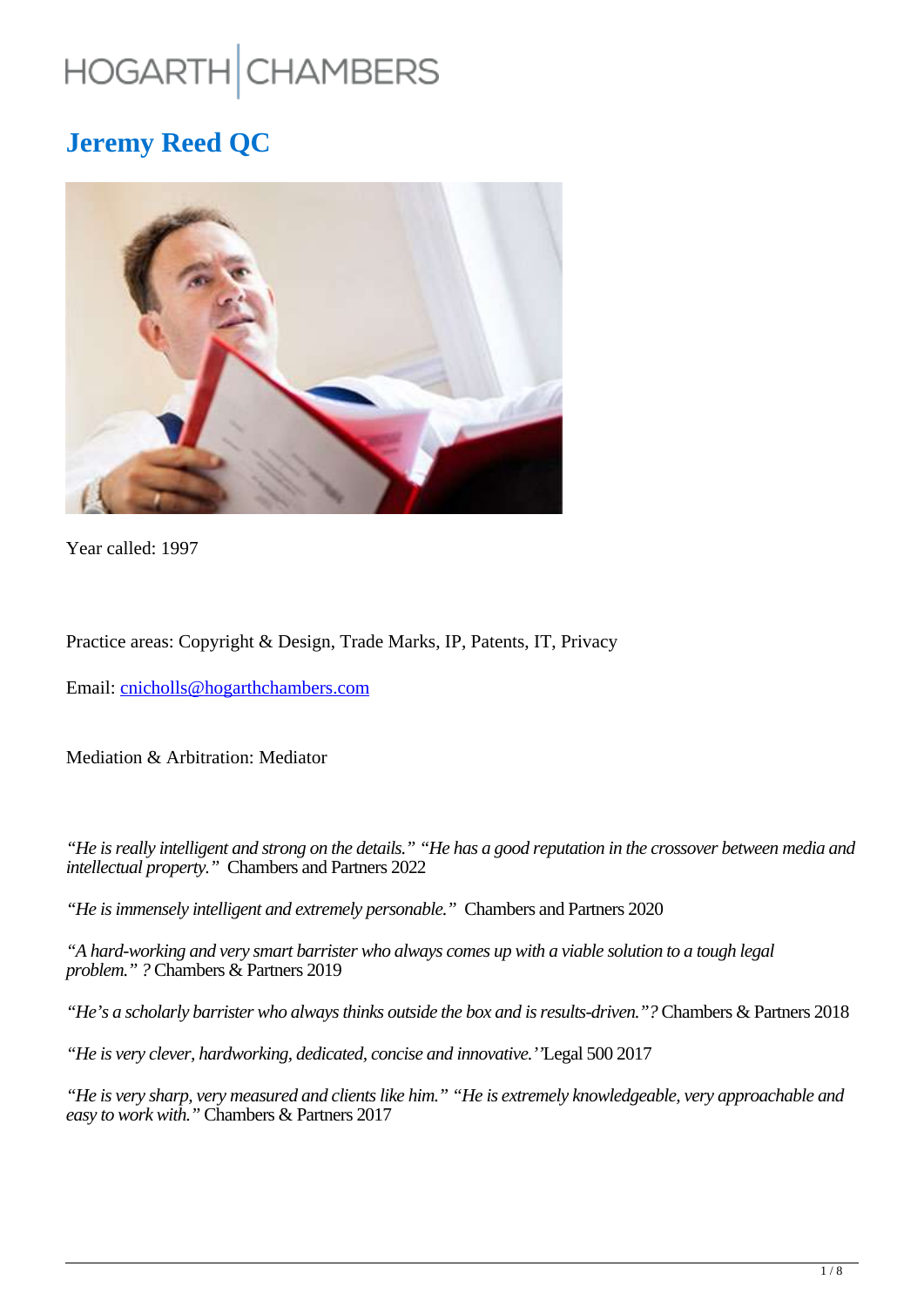## **Profile**

Jeremy is an experienced intellectual property litigator. He is regularly instructed in disputes involving trade marks, copyright and designs, and patents. Jeremy has particular experience of a wide range of breach of confidence disputes, often involving a technical subject matter or electronic interception of confidential information. He brings a detailed and forensic approach to cases.

Much of Jeremy's time over the past 4 years has been taken up with 'phone hacking' litigation, first against the News of the World, and more recently against the Mirror Group. Jeremy was instructed in the first ever phone hacking claim, that being Gordon Taylor's 2007 claim against the now defunct News of the World. Jeremy played a pivotal role as co-counsel in the litigation brought by numerous claimants against the News of the World. He has acted for over 70 individuals including celebrities, sportsmen, politicians, and victims of crime and their families. He was also instructed as co-counsel at trial for the 8 representative claimants in their phone hacking claims against the Daily Mirror, Sunday Mirror and the People.

The phone hacking litigation has involved a number of contentious interim applications that have included the scope of the Norwich Pharmacal jurisdiction, public interest immunity, scope of redactions, reporting restrictions, and numerous applications for non-party disclosure. In 2012 Jeremy successfully appeared in the Supreme Court on a point concerning the privilege against self-incrimination in relation to intellectual property claims.

Jeremy's other specialisms include the following:

- IT disputes, particularly those of a technical nature where an understanding of the underlying hardware or software is needed
- Disputes concerning corporate espionage (particularly email and server hacking and other forms of electronic interception), ex-employee breach of confidence claims, and technically complex trade secrets litigation.
- Privacy, harassment and defamation claims.
- Copyright Tribunal proceedings.
- Claims and advice concerning data protection issues, and freedom of information requests.

He has also been instructed in professional negligence claims defending patent and trade mark attorneys.

Jeremy is often instructed to make applications for urgent interim relief, including interim injunctions, search and seizure orders, and asset freezing orders.

## **Directory & Testimonial Quotes**

#### **Chambers & Partners 2022**

**Intellectual Property:** *"He is really intelligent and strong on the details." "He has a good reputation in the crossover between media and intellectual property."*

**Defamation & Privacy:** *He has a very good manner in court."*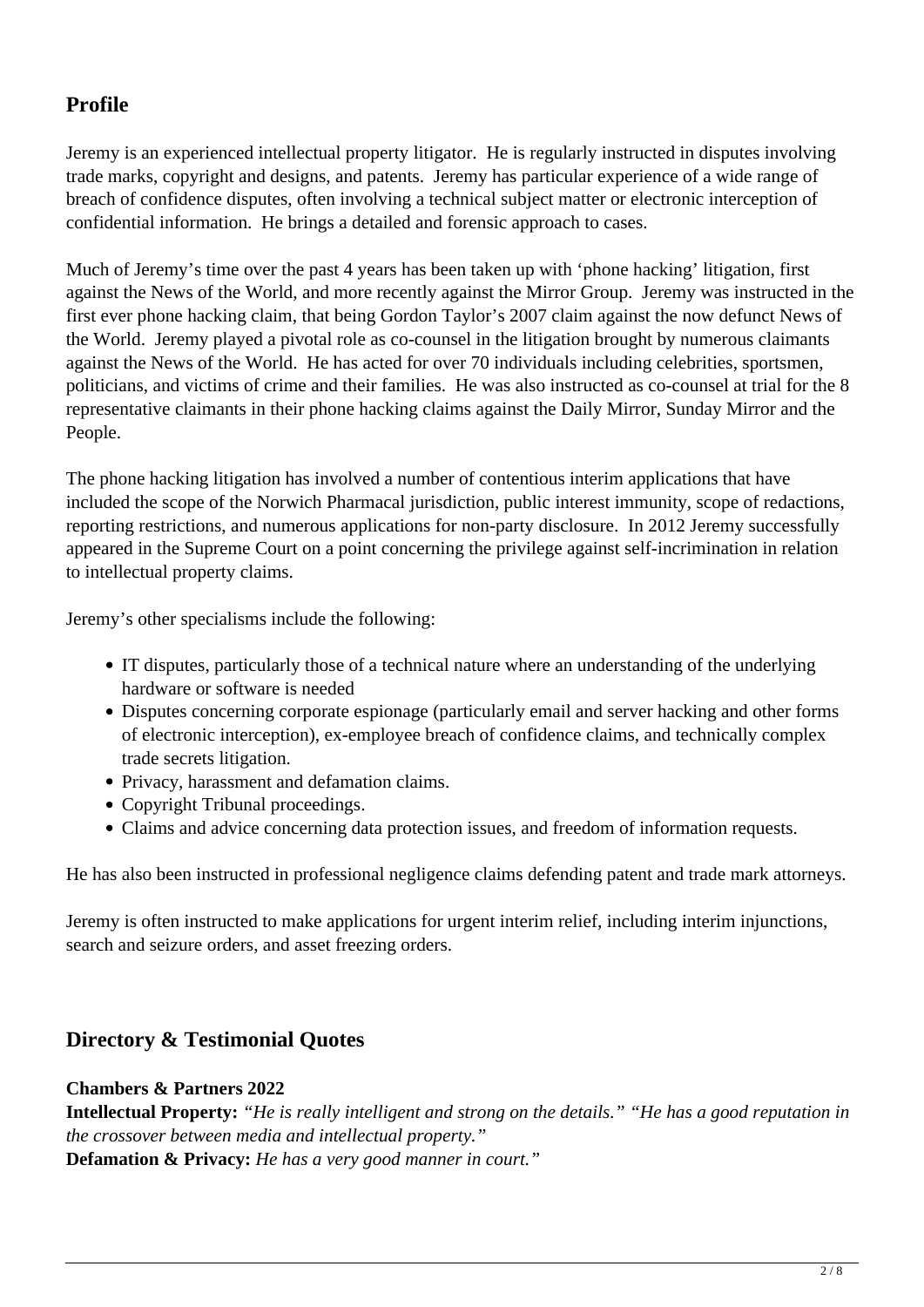## **Chambers & Partners 2020**

**Intellectual Property:** *"I really enjoy working with him as he is extremely responsive, commercial and practical in his outlook."*

**Defamation & Privacy:** *"He was responsive, imaginative, and very helpful in an urgent and confidential matter."* 

#### **Chambers & Partners 2019**

*?***Intellectual Property:** *"Reassuring and really impressive on the detail. He's a massive team player and easy to work with." "A hard-working and very smart barrister who always comes up with a viable solution to a tough legal problem."* 

**Defamation & Privacy:** *"Exceptionally bright. He provides commercial and strategically astute advice." "Detailed and precise. He is so prepared and thinks outside the box."?*

#### **Chambers & Partners 2018**

**Intellectual Property:** *?"He is a very thorough, knowledgeable and effective advocate."* **Defamation & Privacy:** *"He's a scholarly barrister who always thinks outside the box and is resultsdriven."*

#### **Chambers & Partners 2017**

**Intellectual Property:** *"He is very sharp, very measured and clients like him."*  **Defamation & Privacy:** *"A pleasure to work with. He is extremely knowledgeable, especially in relation to phone hacking. He is very approachable and easy to work with and really knows what's going on."*

#### **Chambers & Partners 2016**

**?Intellectual Property:** *?"Resourceful and has good tactical as well as legal skills." "He is very approachable and committed to working in a collaborative way with both the solicitor and the client."* **Defamation & Privacy:** *"He is great on technical work, he really knows his stuff and is good to deal with." "Clients really like him – he has a very charming style."*

#### **Chambers & Partners 2015**

?**Intellectual Property:** *?" Incisive and approachable."*

**Defamation & Privacy: "***He always has a fantastic grasp of the facts, the law and the procedure." "It's very clear the court has a lot of respect for him,."*

#### **Chambers & Partners 2014**

**Intellectual Property:** *Jeremy "has been much in demand of late and has built a fine reputation for privacy and confidential information work. This includes high-profile phone hacking cases, featuring clients such as Steve Coogan and Paul Gascoigne. He is also an experienced hand in other soft IP areas."*

**?Defamation & Privacy:** *"Has an impressive reputation for his expertise on privacy matters. He has spent a considerable amount of time working on the News of the World phone hacking claims. His work on and in developing the claims in the phone hacking litigation has been outstanding. He's a very nice man, who is hard-working and bright."*

#### **Chambers & Partners 2013**

*?***Intellectual Property:** Jeremy is *"very good under pressure,"* and is instructed on a range of soft IP matters.

#### **Chambers & Partners 2011**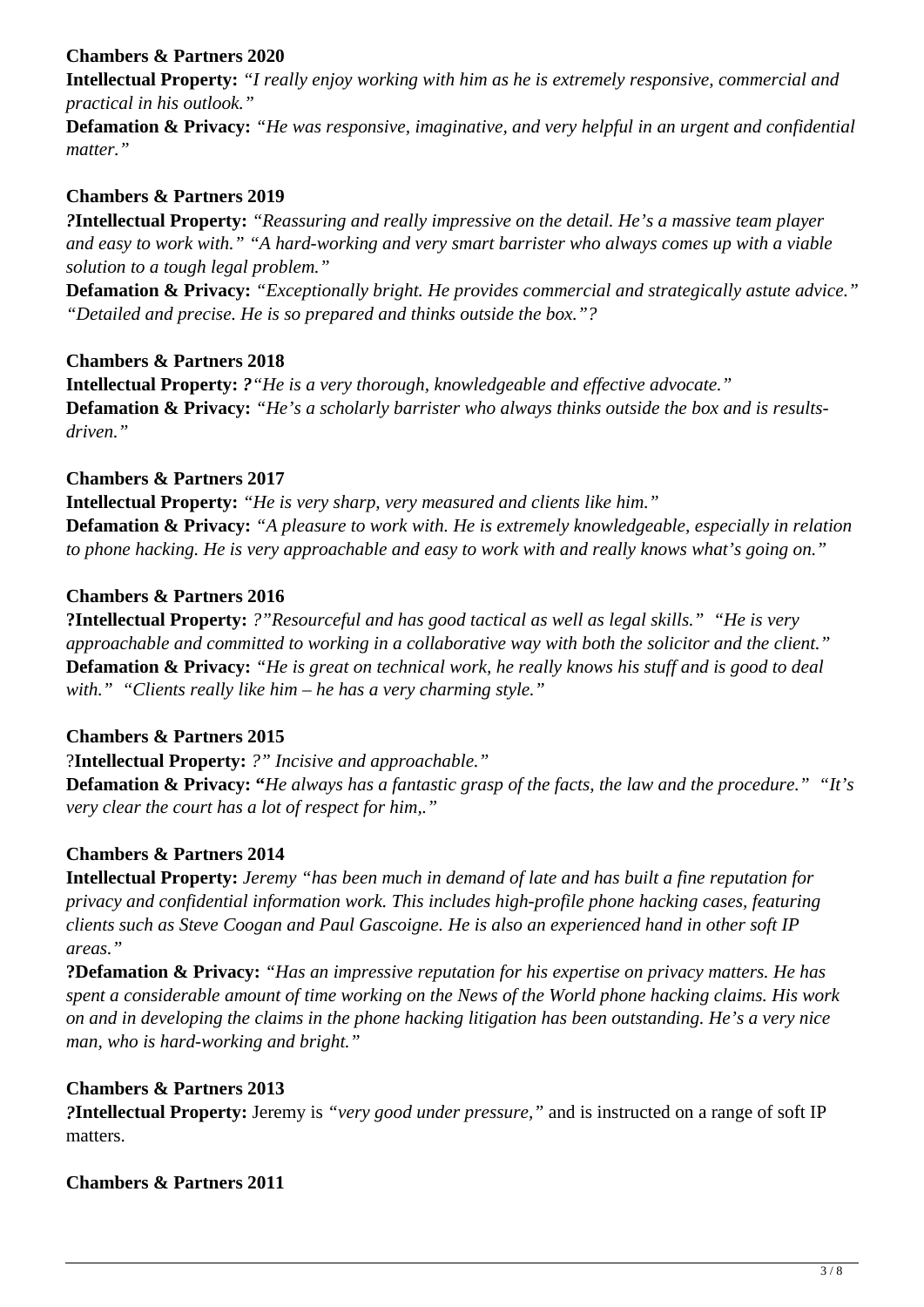Jeremy *"provides practical and sound advice"* and has, of late, been instructed on cases involving breach of confidence and privacy issues.

**Legal 500 2020 Media & Entertainment:** *"He is forensically astute."* **Defamation & Privacy:** *"An experienced media and privacy litigator."*

**Legal 500 2019 ?Media & Entertainment:** *"He is very experienced in media and entertainment sector litigation."* **Defamation & Privacy:** "*Clever, hardworking, dedicated, concise and innovative."*

**Legal 500 2017 Media & Entertainment:** *?"He is very clever, hardworking, dedicated, concise and innovative." ?***Defamation & Privacy:** *"Intelligent and client friendly."*

**Legal 500 2016 Media & Entertainment:** *"Excellent with clients and on top of the issues."*  D**efamation & Privacy:** *"Exceptionally bright and very methodical."*

**Legal 500 2015**  *"Very experienced in issues involving confidential information and privacy."* 

Jeremy is regarded in **Who's Who Legal 2015.**

## **Cases**

#### **Intellectual Property**

**Permavent Ltd v. Makin [2017] EWHC 2077 (Pat) – Getting an interim injunction in a patent** entitlement dispute, which required us to pay the defendant a quarterly fee as the price for the injunction

**Times Newspapers Ltd v Flood and 2 other claims [2017] UKSC 33** – Supreme Court Article 10 Costs Hearing.

**(2017)** Acting for a religious organisation in a multi-disciplinary dispute with the Charity Commission, with issues including copyright infringement and privacy.

**(2017)** Acting for a company in a claim for trade mark infringement and passing off against a large supermarket chain.

**Kuhn-Audureau v. McHale Engineering (2016)** – Acting for the defendant in a patent infringement claim concerning agricultural machinery.

**(2016)** Acting for a group of leading global software companies in a copyright infringement and licensing dispute.

**Michael Flatley v. FameFlynet (2016)** – Acting for a photo news agency against the well-known Irish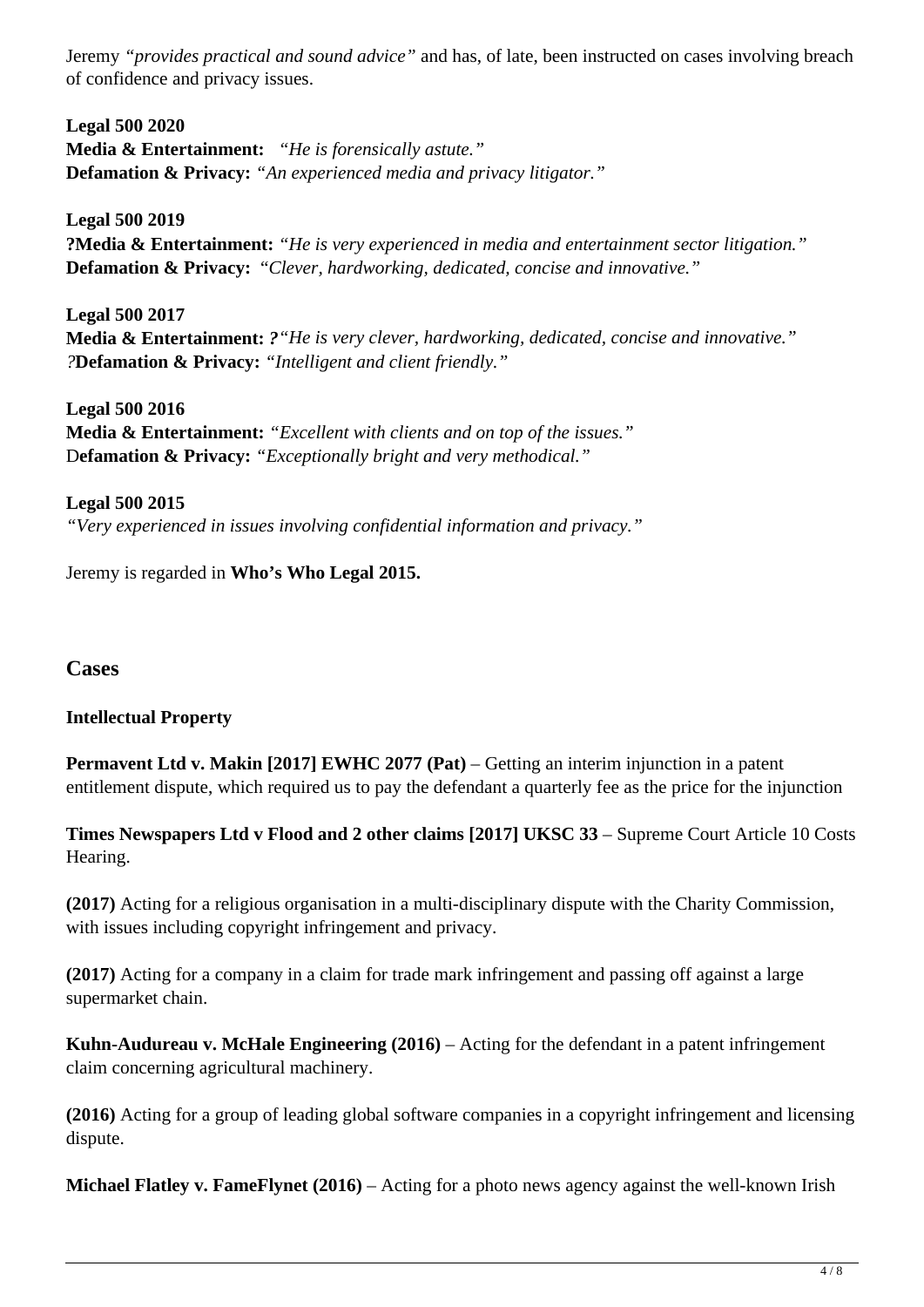dancer in respect of syndication of various photographs of Mohammed Ali taken shortly before his death.

**Halfords Media v. Ponomarjovs [2015] EWHC 2892 (Ch)** – Committal proceedings against an exemployee for various breaches of an interim injunction. Associated judgment of 2nd October 2015 permitting the claimant to rely upon the defendant's without prejudice communications on the basis that it was a cloak for unambiguous impropriety.

**GO Outdoors v. Skechers [2015] EWHC 1405 (Ch) –** Successfully acted for Skechers as respondent to appeal from IPO – whether trade marks GO WALKING and GO RUNNING were distinctive of the retailing of clothing/footwear.

**Baillie v. Bromhead [2014] EWHC 2149 (Ch); [2015] FSR 16 –** Successfully defended a professional negligence claim against patent attorneys (led by John Wardell QC).

**Martin Lewis (a.k.a. the Money Saving Expert) v. Client Connection Limited [2011] EWHC 1627 (Ch); [2012] ETMR 6 –** Successfully acted for Mr Lewis alleging infringement of the registered trade mark MONEY SAVING EXPERT by reason of CCL's oral use of 'Money Claiming Expert'.

**Atrium Medical v. DSB Invest Holding [2011] EWHC 74 (Pat); [2012] Bus.L.R. 133; [2011] RPC 24 –** Concerning scope of patent attorney rights to conduct litigation.

**Flashing Badge Co Ltd v. Groves [2007] EWHC 1372 (Ch); [2007] FSR 36; [2007] ECDR 17 –** Considered the scope of section 51 of the CDPA in relation to design documents with pictures on them.

**Score Draw Ltd v. Finch [2007] EWHC 462 (Ch); [2007] FSR 20; [2007] ETMR 54; [2007] Bus.** L.R. 864 – Trade mark appeal: whether the old emblem of the Brazilian football team was devoid of distinctive character.

**J.R. French Ltd v Redbus LMDS Ltd [2006] FSR 13 – Patent and know-how licence, with issues** including construction, rectification and breach of contract.

NIC Instruments Ltd's Licence of Right (Design Right) Application [2005] RPC 1 – Licence of right dispute concerning bomb disposal equipment requiring the Comptroller to settle the royalty and other terms.

**Hi-Tech Autoparts Ltd v Towergate Two Ltd [2002] FSR 254 and (No.2) [2002] FSR 270 –** Infringement of copyright in car mats, and whether rubber car mats were "engravings".

Numerous breach of confidence disputes, including an email interception claim brought by a tax planning company, a server interception claim brought by a substantial US company, defending an email interception claim brought by Gordon Ramsay, a clim concerning components of the F35 joint strike fighter, a trade secrets claim relating to blood assay robotics, and countless ex-employee confidential information claims.

## **Information Technology**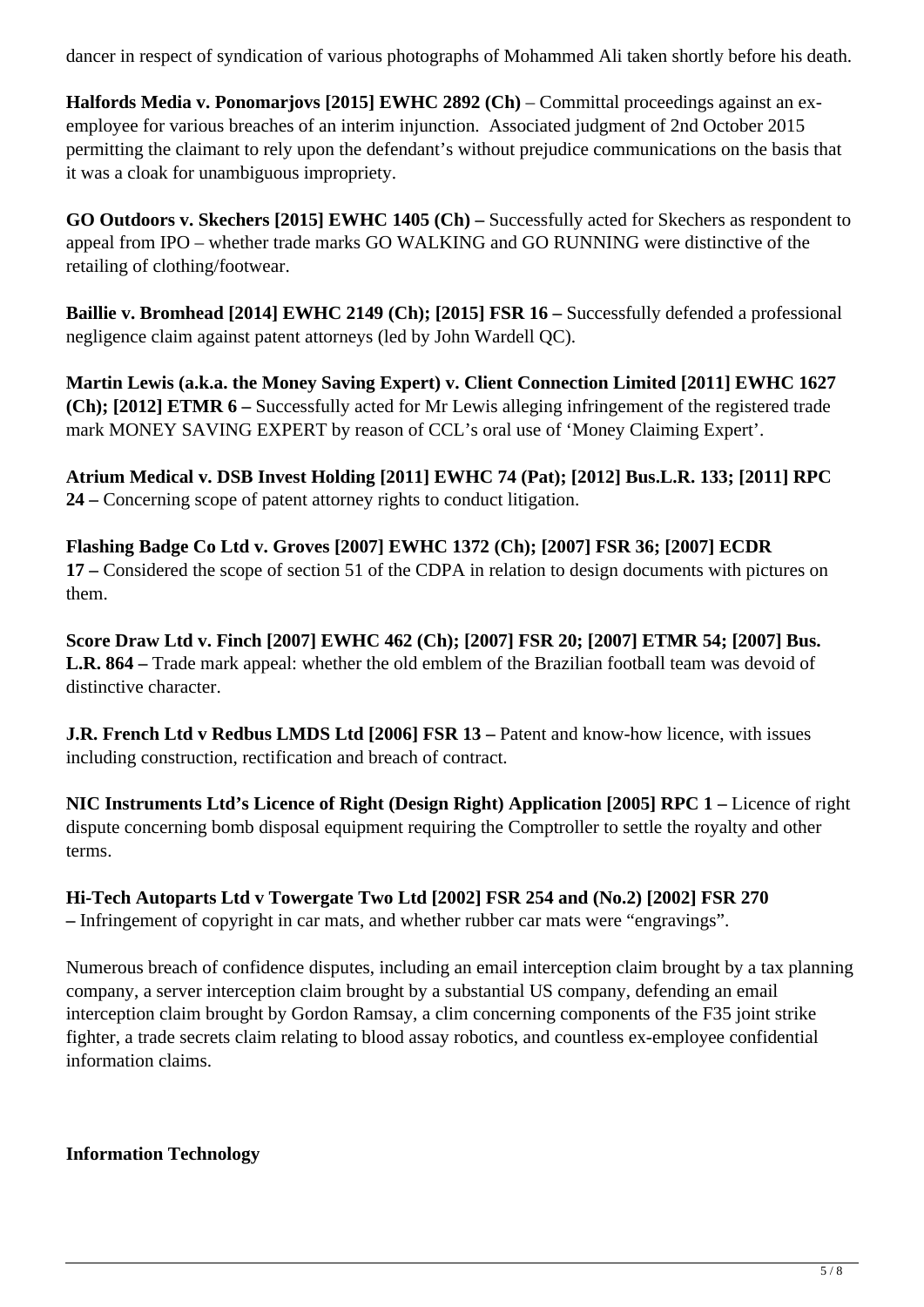**(2016)** Acting for a major cryptocurrency entity in respect of various IP, IT and privacy matters.

## **Softlanding Systems Inc. v. KDP Software Ltd [2010] EWCA Civ 1172; [2010] EWHC 326**

**(TCC)** Successfully acted for KDP (leading Tom St Quintin) in a 14-day trial in the TCC concerning a software distribution agreement (middleware for the AS/400). The Court of Appeal considered discrete points about the entitlement to terminate the contract, and the credibility of two witnesses.

**Pocket Kings v. Commonwealth of Kentucky [2010] Ch 438; [2010] 2 WLR 1110; [2009] All ER (D) 205 [2009]; EWHC 2529 (Ch)** – Acted for Pocket Kings (led by Romie Tager QC) in an action concerning Kentucky's attempts to confiscate the domain name fulltiltpoker.com, raising issues of state immunity and enforcement of foreign orders.

#### **Privacy / Data Protection**

Jeremy advises on a range of privacy matters, often involving ultra high net worth individuals.

**Times Newspapers Ltd v. Flood and related claims [2017] UKSC 33** – Acting for the phone hacking victims (led by Hugh Tomlinson QC and Simon Browne QC) in the conjoined Supreme Court appeal concerning Article 10 and the recovery of additional liabilities (CFA success fees and ATE insurance premiums).

**Various Claimants v. Mirror Group Newspapers (MGN)** – acting for Claimant Group in the 2nd wave of the managed litigation against MGN, and acting individually for numerous Claimants including Lord Archer and Michael Barrymore.

**Hurst v. News Group Newspapers and others** – Acting for Ian Hurst (a former military spy / agentrunner) in an email interception claim against News of the World, involving multiple non-party disclosure applications against the Metropolitan Police.

**Maajid Nawaz v. Reuters plc (2017)** – Acting for the Claimant for libel and data protection breaches in respect of his inclusion in the WorldCheck database.

**Representative Claimants v. MGN Ltd [2015] EWCA Civ 1291** – Acted for all 8 claimants in MGN's appeal against damages.

**Shobna Gulati and others v. MGN Limited [2015] EWHC 1482 (Ch) – Acted for all 8 claimants in the** phone hacking test case against the Mirror group. Judgement addressed the nature of general damages, and the methodology for assessing the quantum of damages, in misuse of private information claims involving multiple torts over a period of time. The 8 representative claimants were awarded general damages of circa £1.25 million in aggregate (led by David Sherborne).

**Ecclestone v. Khyami [2014] EWHC 29 (QB)** – Acted for Tamara Ecclestone in a claim for misuse of private information, harassment, conversion of a Lamborghini Aventador, and damages under a crossundertaking (led by Hugh Tomlinson QC, and by Paul Lowenstein QC).

**Gulati and others v MGN [2013] EWHC 3392 (Ch)** – Application striking out and summary judgment of various phone hacking claims (led by David Sherborne).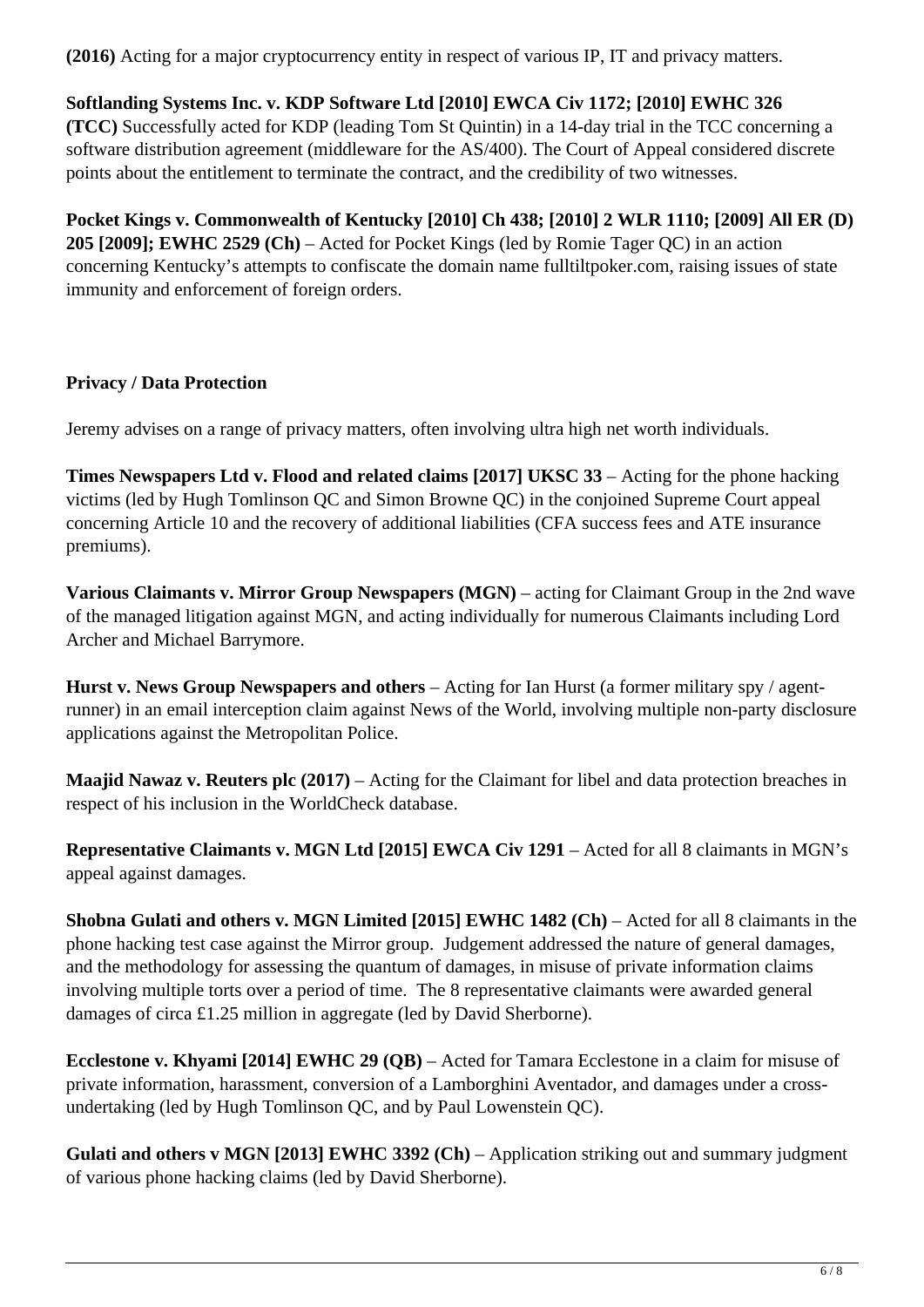**Various Claimants v News Group Newspapers [2013] EWHC 2119 (Ch)** – Application for Norwich Pharmacal disclosure from the Metropolitan Police, extending the jurisdiction beyond 'facilitators' and entities 'mixed up' in the wrongdoing (led by Hugh Tomlinson QC).

**Phillips v. Mulcaire [2012] UKSC 28; [2013] 1 AC 1; [2013] FSR 12; [2012] EMLR 31 – Acted for** the successful respondent (led by Michael Beloff QC) in a Supreme Court appeal concerning privilege against self-incrimination and the scope of Section 72 of the Senior Courts Act 1981. Court of Appeal decision reported as Coogan v. NGN at [2012] 2 WLR 848; [2012] FSR 29; [2012] EMLR 14.

**Re: Mobile Phone Voicemail Interception Litigation [2012] EWHC 397 (Ch); [2012] 1 WLR 2545; [2012] EMLR 23** – Application striking out and summary judgment of various phone hacking claims (led by David Sherborne).

**A v B & C (Flitcroft) [2003] QB 195** – Interim injunction appeal to the Court of Appeal (led by Alastair Wilson QC) acting for a premiership footballer engaged in extra-marital affairs, at a stage when privacy law was in its infancy in this jurisdiction.

**Phone hacking litigation** – Jeremy was instructed as co-counsel on behalf of the claimants in all the voicemail interception litigation, first against NGN / News of the World (known as MTVIL – the mobile telephone voicemail interception litigation), and more recently against MGN / Sunday Mirror, Daily Mirror and the People (known as MNHL – the Mirror newspapers hacking litigation). Jeremy was instructed at trial in March 2015 (led by David Sherborne) on behalf of the 8 representative claimants as test cases for damages for phone hacking and other misuses of private information.

Jeremy was sole counsel in the first ever phone hacking cases, for Gordon Taylor (2007-2008) and Max Clifford (in 2009-2010), and has subsequently acted for many others including Paul Gascoigne, Steve Coogan, Sky Andrew, Alastair Campbell, George Galloway, Estate of Jade Goody, Kerry Katona, Sven Goran Eriksson and Charlotte Church.

## **Membership**

Intellectual Property Bar Association (Honorary Secretary 2001-2006)

Chancery Bar Association

Society for Computers and Law

## **Qualifications and Regulations**

## **Qualifications**

Natural Sciences (Genetics) at Peterhouse, Cambridge. Scholar of Rugby School and Peterhouse.